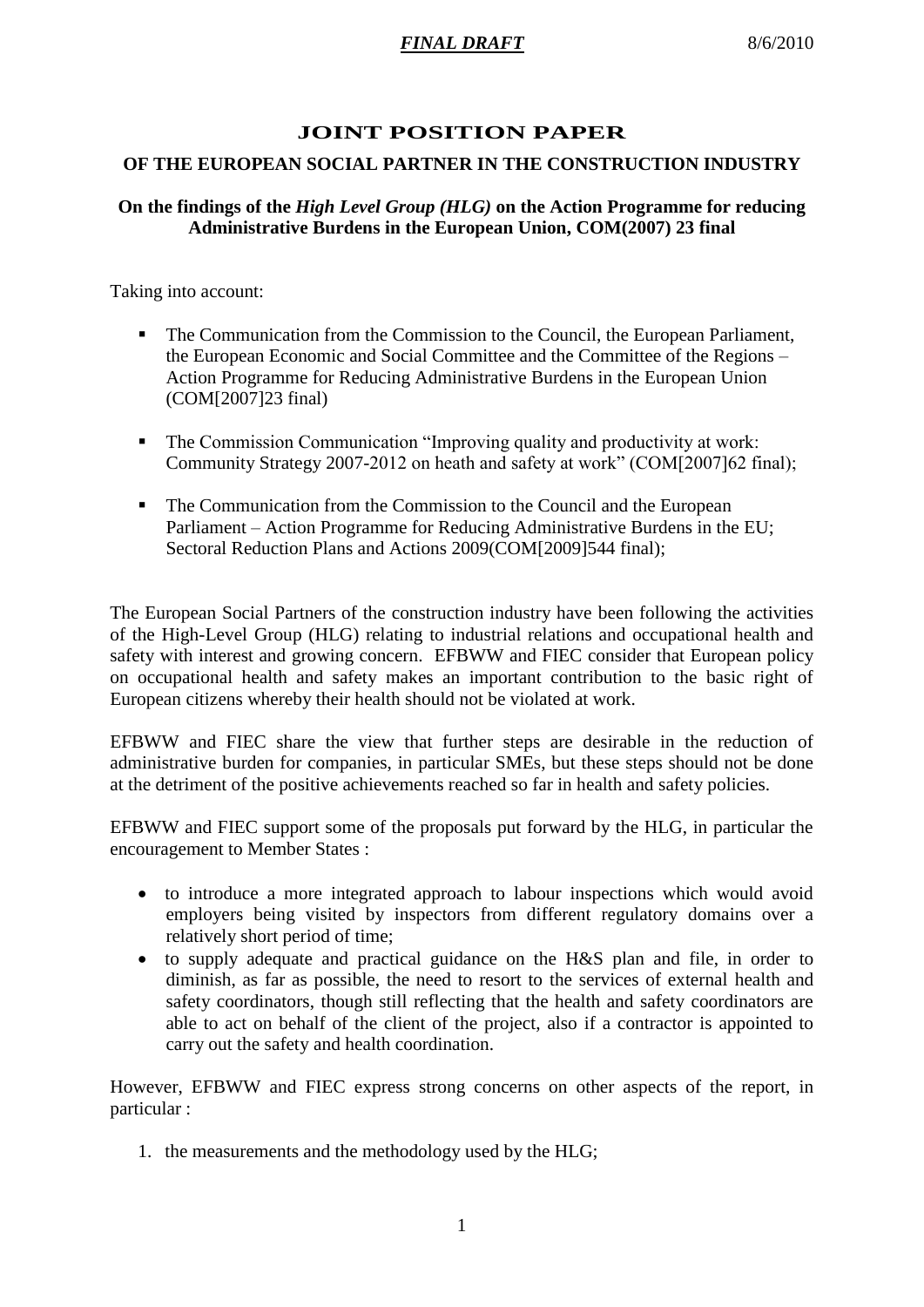- 2. the recommendation of exempting SMEs from some of the obligations foreseen by the Directives:
- 3. the fact that the European Social Partners of the construction industry have not been involved in this exercise.

For these reasons, EFBWW and FIEC consider that the adoption of the recommendations as proposed by the HLG could endanger one of the main EU social policy pillars, namely occupational health and safety.

In order to prevent this from happening, the European Social Partners of the construction industry have drafted the following joint position with the aim of providing a critical input on the findings of the HLG.

On this basis EFBWW and FIEC are open for a possible constructive debate with the HLG in order to review the recommendations put forward.

# **1. THE METHODOLOGY USED AND THE QUANTIFICATION OF THE OUTCOMES AFFECT THE CREDIBILITY OF THE REPORT**

(1) The European Social Partners of the construction industry note that the Directorate General for Employment, Social Affairs and Equal Opportunities (DG EMPL) has disagreed with the Consortium over the measurements results.

(2) The data used by the HLG is based on an extremely small and unrepresentative sample of countries (six) and the results obtained have then been extrapolated and applied in the same way to all the 27 member states.<sup>1</sup> This procedure is seriously flawed, as it ignores the fact that member states have a wide scope for discretion when implementing European directives at national level, which they apply according to national circumstances. Simple extrapolations distort the results. The survey would therefore need to be conducted again using different methods and separate calculations made in all member states.

(3) The striking differences in orders of magnitude between the individual reports give rise to doubts about the reliability of the figures referred to by the High-Level Group. For instance, between the last and the previous report of the High-Level Group, the relative share of the administrative burdens associated with the methods of raising turnover tax is for no apparent reason reduced from the initial figure of  $\epsilon$ 106 billion to a current figure of  $\epsilon$ 80 billion. This has the effect of pushing up the relative share of the other types of burden, such as occupational health and safety.

(4) Furthermore, EFBWW and FIEC find it questionable that savings should be sought of all places in the area of occupational health and safety, given that other policy areas make up around 97% of all administrative burdens, while occupational health and safety represents a mere 3%. In view of this wide gap between the actual proportions it would have made much more sense for an impartial "critic of red tape" to look for ways of making savings in the major cost categories rather than, in an area which represents a very small proportion of the overall costs.

(5) DG Employment has stated that anyone examining EU legislation on occupational

 $\overline{a}$ <sup>1</sup> Observations DG Empl. On Modules  $3 & 4, 5$  MARCH 2009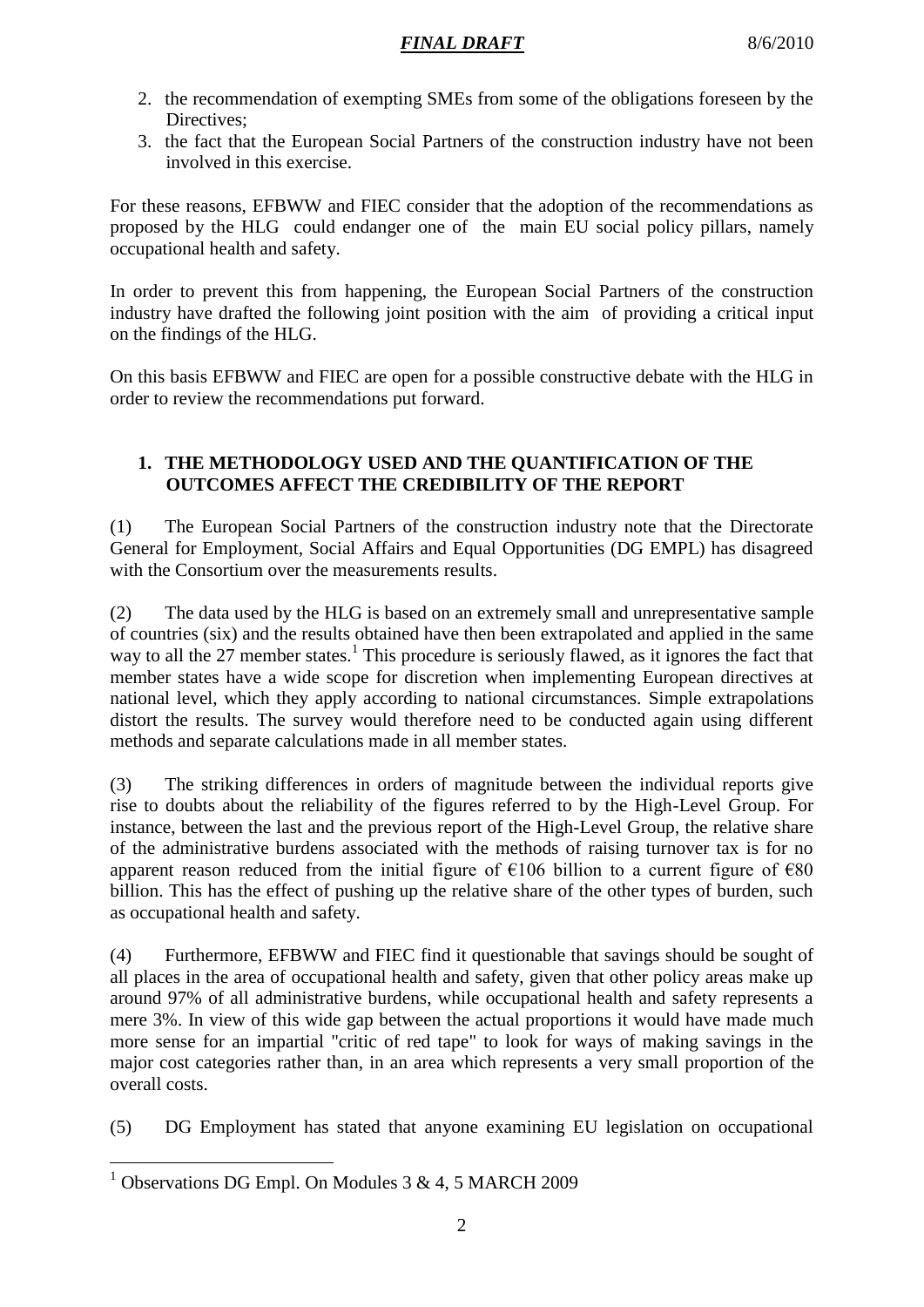## *FINAL DRAFT* 8/6/2010

health and safety with a view to simplifying and reducing the administrative costs must take into account the efforts made in recent times, particularly in the sphere of working conditions. The practical example can be taken from Directive 2007/30/EC amending Council Directive 89/391/EEC (on the introduction of measures to encourage improvements in the safety and health of workers at work), as well as its individual Directives 83/477/EEC (on the protection of workers from the risks related to exposure to asbestos at work), 91/383/EEC (supplementing the measures to encourage improvements in the safety and health at work of workers with a fixed duration employment relationship or a temporary employment relationship) and 94/33/EC (on the protection of young people at work) with a view to simplifying and rationalising the reports on practical implementation. These Directives were adopted with the aim of reducing the amount of reporting by the member states. From a previous figure of 500 national reports, in future only 27 will still be required.  $2$  EFBWW and FIEC share and support this approach.

## **2. NO EXEMPTIONS FROM THE OBLIGATIONS LAID DOWN IN THE DIRECTIVES**

(6) EFBWW and FIEC believe that it is the duty and the responsibility of each company, independently of its size, to take care about the health and safety of its workers and therefore there shouldn't be any distinction between the levels of risk for different sizes of firms : in the construction industry firms of different sizes are generally working together on the same construction sites and in cooperation with one another. Furthermore, the risk in small firms is by no means lower (as proven by official statistics). In addition, such a distinction would in practice create different categories of workers, putting at risk the fundamental right of every person to physical integrity.

(7) In order to develop and apply an efficient H&S policy at the company level a traceability of the procedures and actions undertaken and their documentation is needed. The EU Directives define common minimum standards of obligations, whilst at the same time providing the Member States on the one hand the possibility of setting higher standards and, on the other hand, to derogate to some provisions in specific cases. EFBWW and FIEC are therefore opposed to the exemptions from the obligations laid down in the Directives as recommended by the HLG.

(8) However, EFBWW and FIEC recognise that further improvements can be achieved towards a better application of the obligations foreseen by the Directives in question, taking into account the needs and the possibilities of SMEs, thereby effectively reducing their administrative burdens. In this respect the exchange of best practices between Member States can provide an extremely useful added value. Furthermore, the European Social Partners of the construction industry are willing to discuss with the HLG possible alternative means for achieving the same objectives without putting in danger the achievements reached so far in the area of H&S.

#### **3. NO REAL PROGRESS CAN BE ACHIEVED WITHOUT THE INVOLVEMENT OF THE SOCIAL PARTNERS**

 $\overline{a}$ 

<sup>&</sup>lt;sup>2</sup> Observations DG Empl. On Modules 3 & 4, 5 MARCH 2009